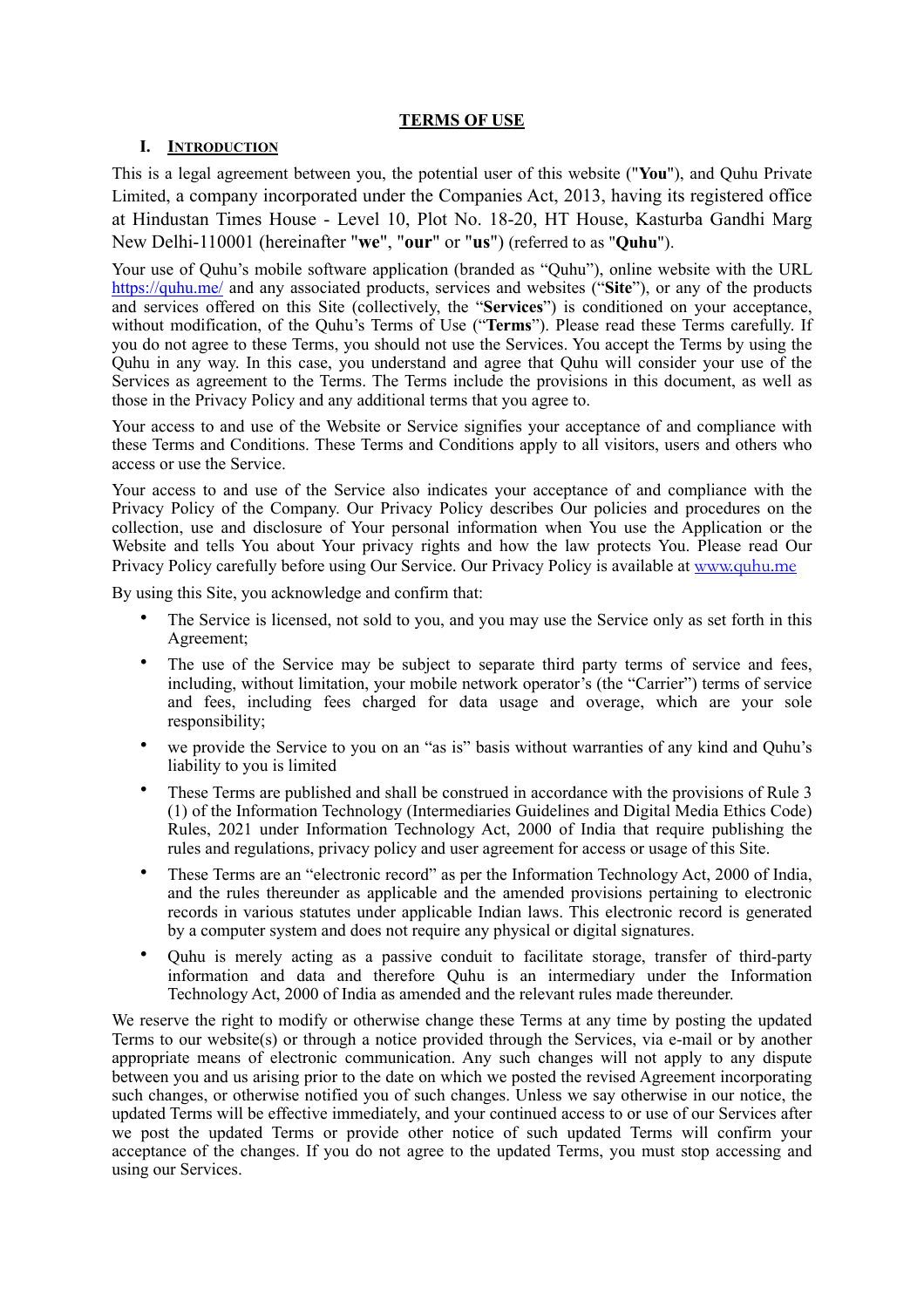We also reserve the right to modify or discontinue, temporarily or permanently, or suspend the Services (or any part thereof) with or without notice. We may also impose limits on certain features and services or restrict your access to parts or all of the Services without notice or liability. You agree that we will not be liable to you or to any third party for any modification, suspension or discontinuance of Services.

NOTICE: Please read these Terms carefully. They cover important information about Services provided to you and any charges, taxes, and fees we bill you. These Terms include information about automatic renewals, limitations of liability, a class action waiver, and resolution of disputes by arbitration instead of in court.

THESE TERMS CONTAIN A MANDATORY ARBITRATION PROVISION THAT, AS FURTHER SET FORTH BELOW, REQUIRES THE USE OF ARBITRATION ON AN INDIVIDUAL BASIS TO RESOLVE DISPUTES, RATHER THAN ANY OTHER COURT PROCEEDINGS, OR CLASS ACTIONS OF ANY KIND.

### **I. REGISTRATION**

To use the Services, you must register an account (an "Account") on the Quhu App or appropriate Site. Quhu shall collect appropriate information from You for creation of Account, including but not limited to, (i) your name, (ii) email ID, (iii) requisite app permissions, and (iv) other such information and/or documents as required on the Quhu App's registration form. Registration data and certain other information about you and your Account are governed by our Privacy Policy. You will not: (a) select or use as a username a name of another person with the intent to impersonate that person; (b) use as a username a name subject to any rights of a person (including, without limitation, copyrights or trademarks) other than you without appropriate authorization; or (c) use, as a username, a name that we reasonably consider is otherwise offensive, vulgar or obscene. You are solely responsible for the activity that occurs on your Account and for keeping your Account password secure. You may never use another person's user account or registration information for the Services without permission. You must notify us immediately of any breach of security or unauthorized use of your Account. You should never publish, distribute or post login information for your Account. We will not be liable for any loss or damage arising from your failure to comply with this Section. You will have the ability to delete your Account, either by following the instructions on the Services or by contacting us via our help page.

By creating an Account, you acknowledge that you are capable to enter into Agreement as per the applicable law of your jurisdiction. Further, in the event you are considered a minor, you acknowledge that your Account has been created with the consent, permission, and guidance of your guardian.

### **II. DESCRIPTION OF SERVICES AND ACCEPTANCE OF TERMS OF USE**

Quhu provides the Site to view audio, files, media, images, logos, pictures, graphics, text, live audio content, interactive features ("Content") and any other features, tools and materials offered from time to time in connection with the Services.

Quhu is constantly innovating in order to provide the best possible experience for its users and the Service is made available to you for, amongst other reasons, technical testing and evaluation purposes. You acknowledge and agree that the form and nature of the Services, which Quhu provides, may change from time to time without prior notice to you.

As part of this continuing innovation, you acknowledge and agree that Quhu may stop (permanently or temporarily) providing any of the Services to you or to users generally at Quhu's sole discretion, without prior notice to you. You may stop using the Services at any time.

You acknowledge and agree that if Quhu disables access to your account, you may be prevented from accessing the Services, your account details, or any files or other content that is contained in your account.

### **III. USER CONDUCT**

This Agreement is intended to protect the Services, employees and customers of the Company, and any end-users from improper, inappropriate, abusive or illegal activity. The prohibited uses described in Section 3 below are intended as general guidelines regarding improper and inappropriate conduct,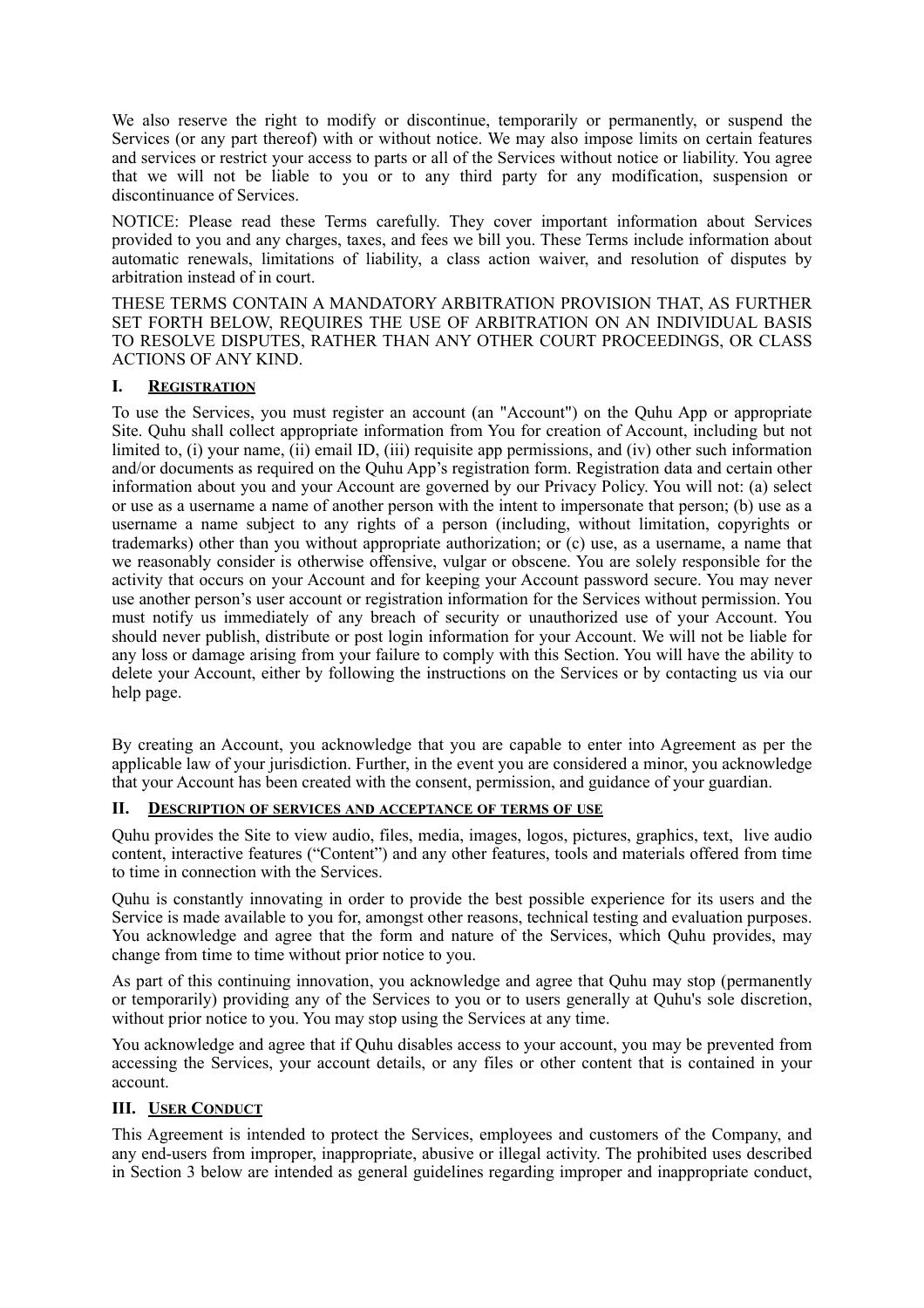and do not constitute an exhaustive list. You are responsible for the activities of your end-users and you will ensure that your agents or representatives and end-users abide by this Policy. To the extent legally permissible, complaints about your agents, representatives, and end-users will be forwarded to Customer's administrator for action. If violations of the Policy occur, we reserve the right to suspend the Services or take action to stop the offending action from violating The Company's policy as the Company deems appropriate.

## **IV. PROHIBITED USES**

The website and Services may not be used for any of the following purposes:

- Transmission, distribution, retrieval or storage of any data or other material in violation of any applicable law or regulation. This prohibition includes, without limitation, material protected by copyright, trademark, trade secret or other intellectual property right used without proper authorization, and material that is obscene, defamatory, constitutes an illegal threat, or violates export control laws.
- You may not copy, reproduce, distribute, publish, enter into a database, display, perform, modify, create derivative works from, transmit or in any way exploit any part of our site or any content thereon. You may not illegally distribute any part of this site or any content thereon over any network, including, without limitation, a local area network, or sell or offer it for sale. In addition, these files may not be used to construct any kind of database.
- We are concerned about the integrity of our site when it is viewed in a setting created by a third party that includes advertising or other materials that we have not authorized to be displayed with the content of our site. Neither you nor any third party shall make use of the contents of our site in any manner that constitutes an infringement of our rights, including copyright.
- Quhu grants you permission to only access and make personal use of the Site and You agree not to, directly or indirectly download or modify / alter / change / amend / vary / transform / revise / translate / copy / publish / distribute or otherwise disseminate any content on Quhu's Site / Service, or any portion of it; or delete or fail to display any promotional taglines included in the Site / Service either directly or indirectly, except with the express consent of Quhu, or decompile, reverse engineer or disassemble any software or other products or processes accessible at the Sites. However, you may print or download extracts from these pages for your personal / individual, non-commercial use only provided you keep intact all copyright and other proprietary notices. You must not retain any copies of these pages saved to disk or to any other storage medium except for the purposes of using the same for subsequent viewing purposes or to print extracts for personal / individual use.
- Quhu forbids you from any attempts to resell or put to commercial use any part of the Site; any collection and use of any product listings, descriptions, or prices; any derivative use of the Site or its contents; any downloading or copying of account information for the benefit of any other merchant; any renting, leasing, or otherwise transferring rights to the Site / Service; displaying the name, logo, trademark or other identifier of another person in such a manner as to give the viewer the impression that such other person is a publisher or distributor of the Service on the Site, or any data gathering or extraction tools; or any use of meta tags.
- You may not (whether directly or through the use of any software program) create a database in electronic or structured manual form by regularly or systematically downloading and storing all or any part of the pages from this site, expect for personal use.
- No part of the Site may be reproduced or transmitted to or stored in any other website, nor may any of its pages or part thereof be disseminated in any electronic or non-electronic form, nor included in any public or private electronic retrieval system or service without prior written permission. Requests to republish Quhu's material for distribution should be addressed the requisite contact person.
- Solicitation of a customer from, or to collect replies to messages sent from, another Internet Service Provider where those messages violate the Company Terms and Conditions document or terms of service of any such provider.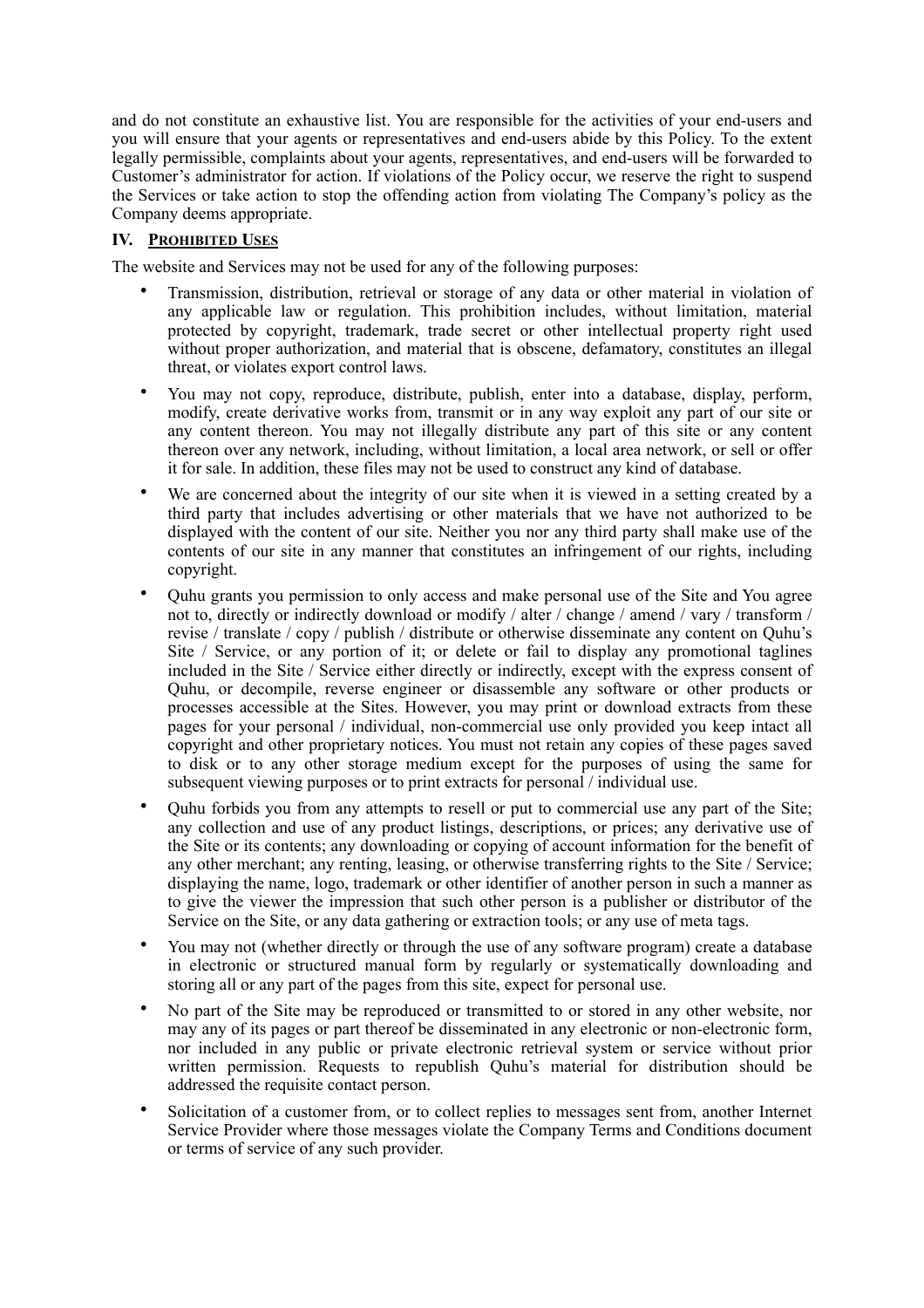- Intentionally transmitting files or messages containing computer viruses or propagating worms, corrupted files, hoaxes, or other items of a destructive or deceptive nature; Trojan horses, or "spyware" programs.
- Uploading and storing information protected under the privacy or security regulations issued pursuant to any laws of the Country.
- Uploading driver's license numbers, passport numbers, social security, tax ID or similar numbers, bank, checking, credit card, debit card, financial, or other personal account numbers, and financial or health information which could be considered Personally Identifiable Information (PII).
- The Website or Services may not be used to violate system or network security; such behavior may result in criminal or civil liability. You may not engage, without limitation, in the following activities:
- Gaining unauthorized access to, or attempting to compromise the normal functioning, operation or security of any network, system, computing facility, equipment, data or information.
- Engaging in any activities or behavior that may interfere with the ability of others to access or use the Services.
- Monitoring any data, information or communications on any network or system not owned by you without authorization.

### **V. LINKS TO OTHER WEBSITES**

Our Service may contain links to third-party web sites or services that are not owned or controlled by the Company.

The Company has no control over, and assumes no responsibility for, the content, privacy policies, or practices of any third party web sites or services. You further acknowledge and agree that the Company shall not be responsible or liable, directly or indirectly, for any damage or loss caused or alleged to be caused by or in connection with the use of or reliance on any such content, goods or services available on or through any such web sites or services.

We strongly advise You to read the terms and conditions and privacy policies of any third-party web sites or services that You visit.

### **VI. USER GENERATED CONTENT**

All information, materials and other content, that is added, created, uploaded, submitted, distributed, or posted to the Services by users (collectively "User Content"), whether publicly posted or privately transmitted, is the sole responsibility of the person or entity who so added, created, uploaded, submitted, distributed, or posted such User Content on the Services.

We do not guarantee that any User Content will be made available through the Services. You acknowledge that we may establish general practices and limits concerning use of the Services, including without limitation the maximum period of time that User Content will be retained by the Services and the maximum storage space that will be allotted on our servers on your behalf. You agree that we have no responsibility or liability for the deletion or failure to store any User Content maintained or uploaded by the Services. We reserve the right to, but do not have any obligation to, (a) remove any User Content in our sole discretion, at any time, without notice to you and for any reason (including, but not limited to, upon receipt of claims or allegations from third parties or authorities relating to such User Content or if we are concerned that you may have violated these Terms), or for no reason at all and (b) to remove or block any User Content from the Services.

Quhu users may post, upload or otherwise contribute content to the Site (which may include, for example, pictures, texts, messages, information, playlist titles, descriptions and compilations ("User Content").

Any User Content shared by You shall be subject to applicable laws and regulations and may be disabled, subject to a take down, or may be subject to an investigation under appropriate laws. Furthermore, if you are found to be in non-compliance with the applicable laws and regulations, these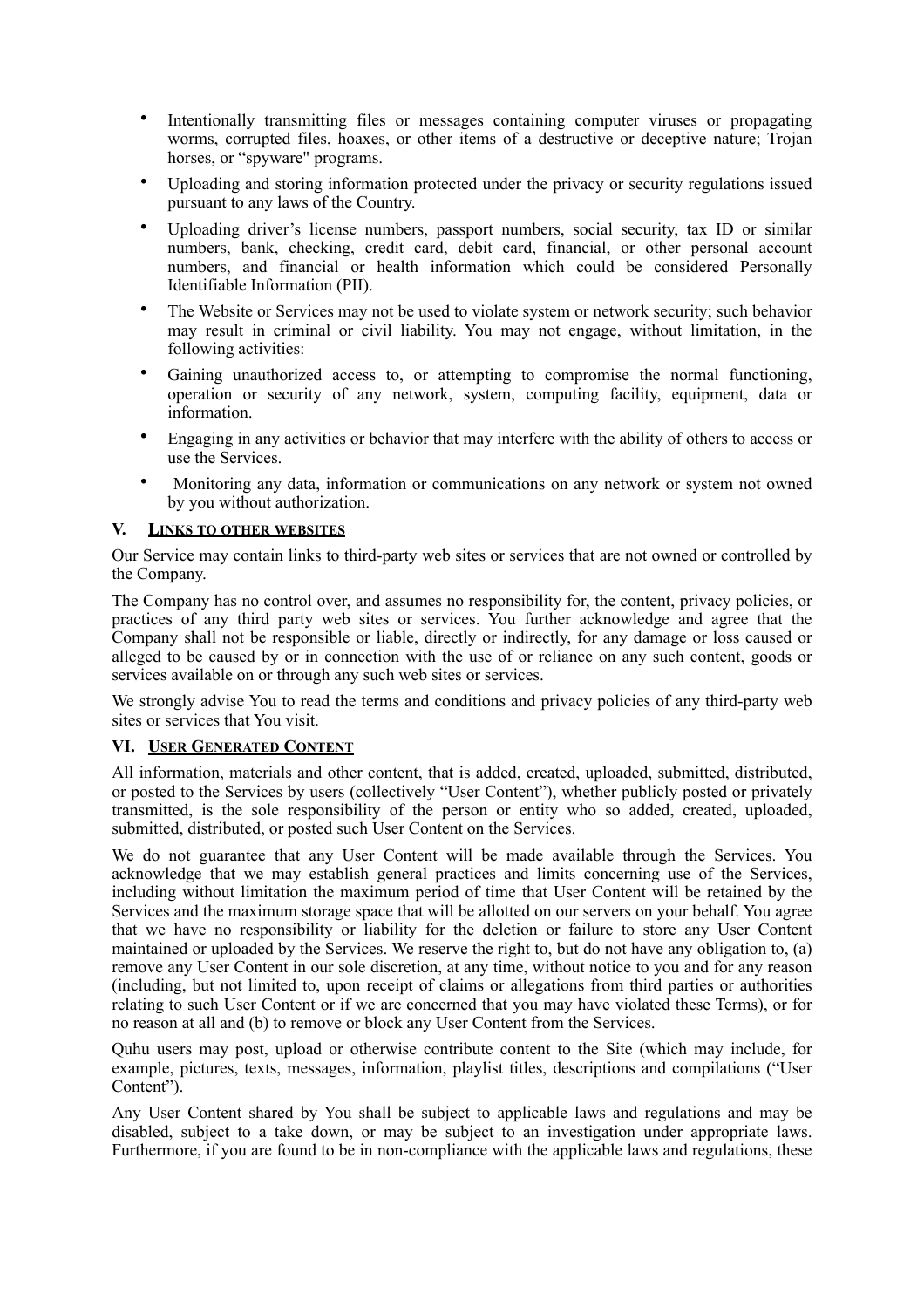Terms of Use and/or the Privacy Policy, Quhu, at its sole discretion, shall have the right to terminate your account and/or block your access to the Services.

You are solely responsible for all User Content that you post.

You agree and acknowledge that, with respect to any User Content you post on Quhu, (1) you own or have the right to post such User Content; and (2) such User Content, or its use by Quhu pursuant to the license granted below, does not: (i) violate these Terms, including the Quhu User Guidelines, applicable law, or the intellectual property or other rights of any third party; or (ii) imply any affiliation with or endorsement of you or your User Content by Quhu or any artist, band, label, or other individual or entity without the prior express written consent from Quhu or such individual or entity.

In posting or sharing User Content or other information on the Quhu, please keep in mind that content and other information will be publicly accessible, and may be used and re-shared by others on Quhu and across the web, so please use caution in posting or sharing on Quhu, and be mindful of your account settings.

#### **Monitoring user content**

Quhu may, but has no obligation to, monitor or review User Content. Quhu reserves the right to remove or disable access to any User Content for any or no reason. Quhu may take these actions without prior notification to you.

### **VII. LICENSES THAT YOU GRANT TO US**

#### **User Content**

You retain ownership of your User Content when you post it to the Quhu. However, in order for us to make your User Content available on the Quhu, you agree to grant a limited license from you to such User Content. Accordingly, you hereby grant to Quhu a non-exclusive, transferable, sub-licensable, royalty-free, fully paid, irrevocable, worldwide license to reproduce, make available, perform and display, translate, modify, create derivative works from, distribute, and otherwise use any such User Content through any medium, whether alone or in combination with other Content or materials, in any manner and by any means, method or technology, whether now known or hereafter created, in connection with the Quhu. Where applicable and to the extent permitted under applicable law, you also agree to waive, and not to enforce, any "moral rights" or equivalent rights, such as your right to be identified as the author of any User Content, including Feedback, and your right to object to derogatory treatment of such User Content.

#### **Feedback**

If you provide ideas, suggestions, or other feedback in connection with your use of the Quhu or any Content ("Feedback"), such Feedback is not confidential and may be used by Quhu without restriction and without payment to you. Feedback is considered a type of User Content under these Terms.

### **Your Device**

You also grant to us the right (1) to allow the Quhu to use the processor, bandwidth, and storage hardware on your Device in order to facilitate the operation of the Quhu, (2) to provide advertising and other information to you, and (3) to allow our business partners to do the same.

#### **Content Experience**

In any part of the Quhu, the Content that you access, including its selection and placement, may be influenced by commercial considerations, including Quhu's agreements with third parties.

Some Content licensed by, provided to, created by, or otherwise made available by Quhu (e.g., podcasts or shows) may incorporate advertising or other promotional messages.

## **VIII.ACCOUNTS, PASSWORDS, AND SECURITY**

You agree and understand that you are responsible for not automating account creation. You are also responsible for maintaining the confidentiality of passwords associated with any account you use to access the Services. Accordingly, you agree that you will be solely responsible to Quhu for all activities that occur under your account. Quhu is not responsible whatsoever for any actions taken under your account.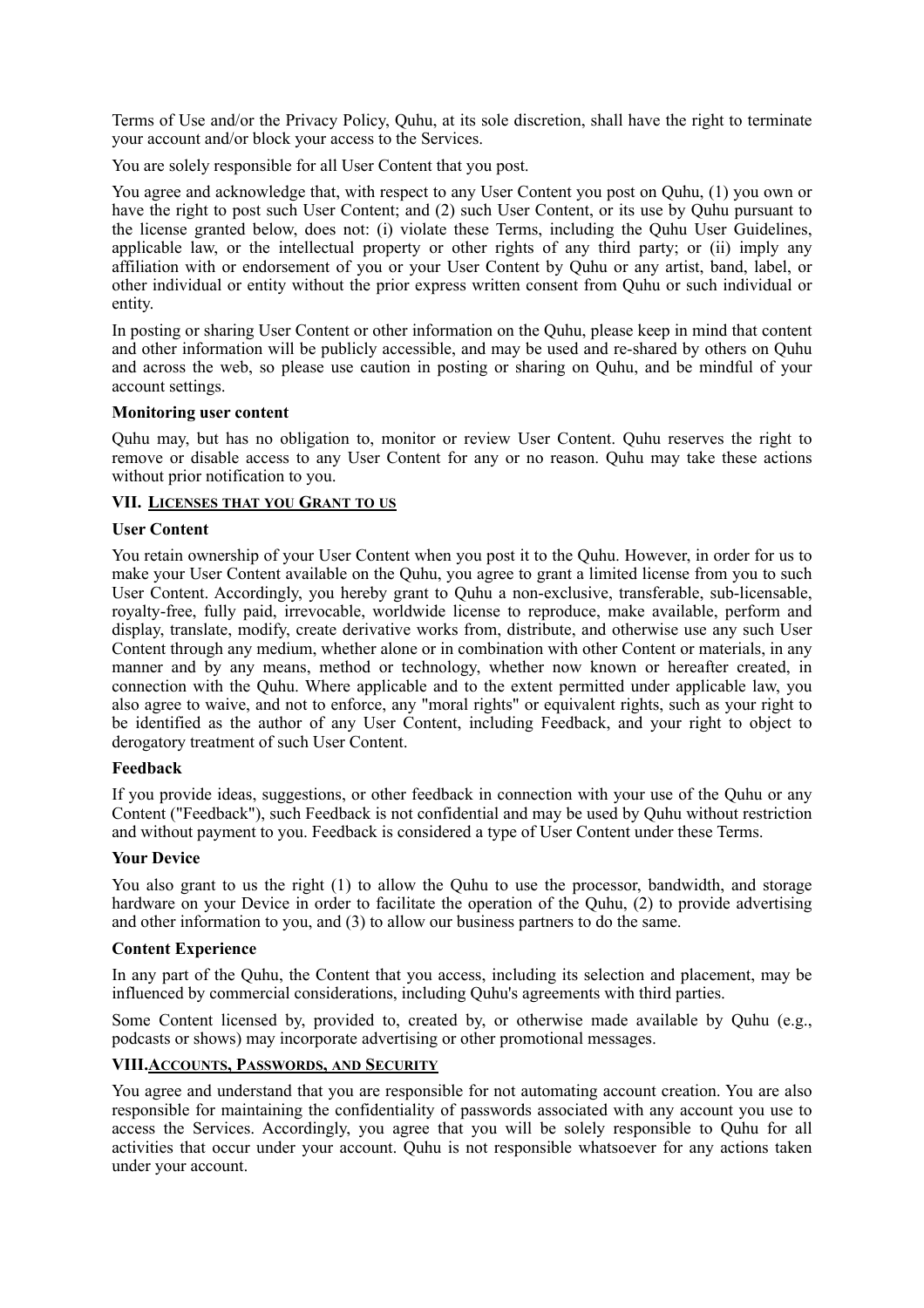# **IX. CONTENT IN THE SERVICES- INFRINGEMENT CLAIMS**

Your use of Quhu is and at all times shall be governed by and subject to the laws regarding copyright, trademark, patent, and trade secret ownership and use of intellectual property. You agree to abide by laws regarding copyright, trademark, patent, and trade secret ownership and use of intellectual property, and you shall be solely responsible for any violations of any laws and for any infringements of any intellectual property rights caused by your access of Quhu.

You agree not to not infringe the proprietary rights of the company, including but not limited to use of any framing techniques to enclose any trademark or logo or other proprietary information of Quhu; or remove, conceal or obliterate any copyright or other proprietary notice or any credit-line or date-line on other mark or source identifier included on the Site / Service, including without limitation, the size, colour, location or style of all proprietary marks.

Any infringement shall be vigorously defended and pursued to the fullest extent permitted by law.

All rights not mentioned expressly are reserved.

### **X. TERMINATION OF RELATIONSHIP WITH QUHU**

Quhu may, at any time, terminate its legal agreement with you, including termination of your Account, if you breach any provision of the Terms, as per the sole discretion of Quhu. Quhu holds the right to deny you Services without any express reason. Quhu may also terminate the relationship with you if Quhu is legally required to do so (e.g., when provision of Services provided by Quhu is, or becomes, unlawful); or if the partner(s) with whom Quhu offered the Services to you has terminated its relationship with Quhu or ceased to offer the Services to you; or the provision of the Services to you by Quhu is, in Quhu's opinion, no longer commercially viable.

Please refer to our Privacy Policy, as well as the licenses described herein, to understand how we treat information you provide to us after you have stopped using our Services. Account termination may result in destruction of any content associated with your account, so keep that in mind before you decide to terminate your account.

Provisions that, by their nature, should survive termination of these Terms shall survive termination. By way of example, all of the following will survive termination: any obligation you have to pay us or indemnify us, any limitations on our liability, any terms regarding ownership or intellectual property rights, and terms regarding disputes between us, including without limitation the arbitration agreement.

### **XI. EXCLUSION OF WARRANTIES**

You expressly understand and agree that your use of the Services is at your sole risk and that the Services are provided "as is" and "as available". In particular, Quhu, do not represent or warrant to you that:

- Your use of the Services will meet your requirements,
- Your use of the Services will be uninterrupted, timely, secure, or free from error,
- Any information obtained by you as a result of your use of the Services will be accurate, reliable, or legal and
- That defects in the operation or functionality of any software provided to you as part of the Services will be corrected.

Any material downloaded or otherwise obtained through the use of the Services is done at your own discretion and risk, and you will be solely responsible for any damage to your computer system or other device, or loss of data that results from the download of any such material.

No advice or information, whether oral or written, obtained by you from Quhu, or through or from the Services shall create any warranty not expressly stated in the terms.

Quhu further expressly disclaims all warranties and conditions of any kind, whether express or implied, including, but not limited to, the implied warranties and conditions of merchantability, fitness for a particular purpose, and non-infringement.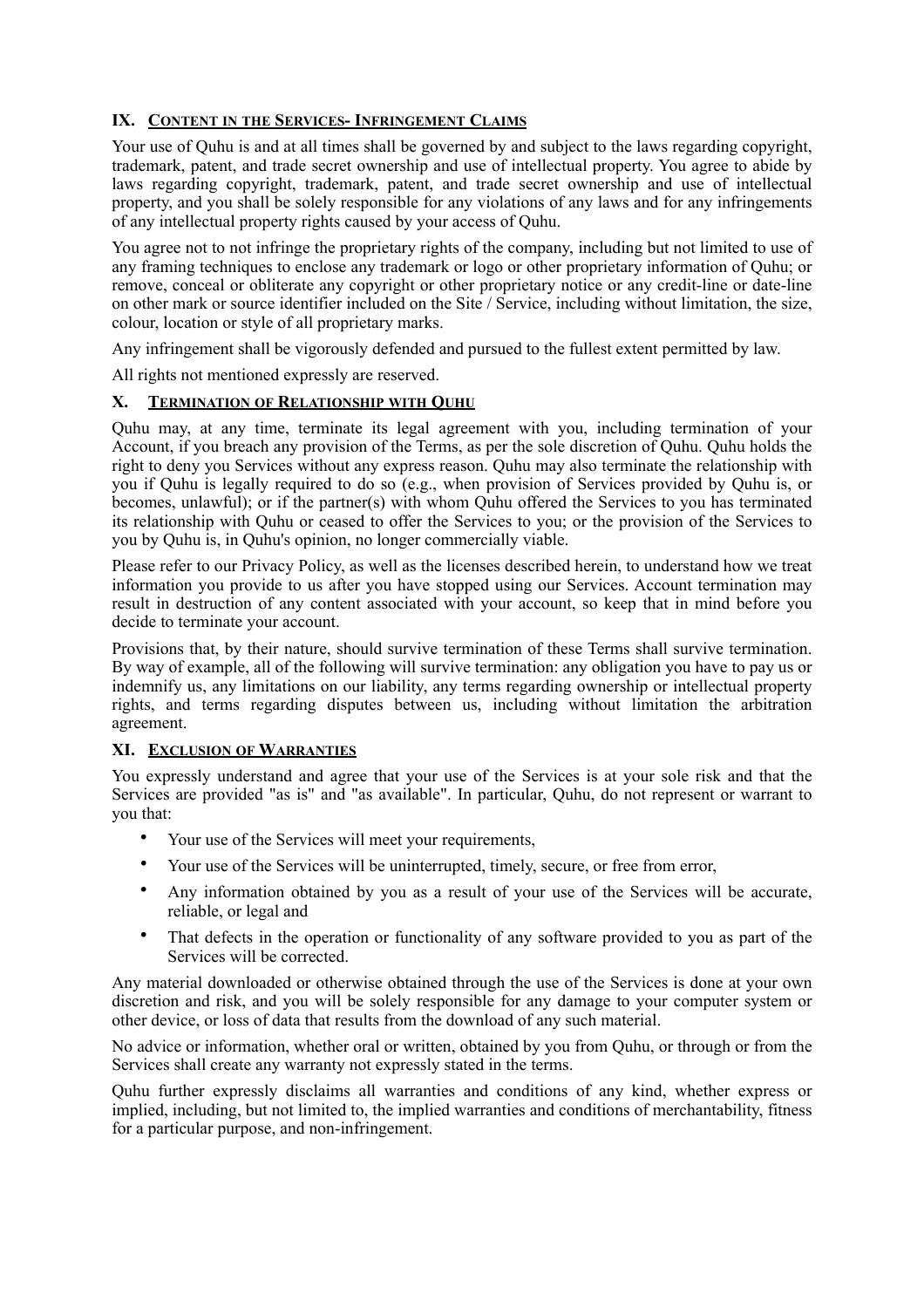## **XII. LIMITATIONS OF LIABILITY**

To the fullest extent allowed by applicable law, Quhu will never be liable for any direct, indirect, incidental, special, consequential, or exemplary damages which may be incurred by you, however caused and under any theory of liability. This shall include, but not be limited to:

- Any loss of profit (whether incurred directly or indirectly), any loss of goodwill or business reputation, any loss of data suffered, cost of procurement of substitute goods or services, or other intangible loss;
- Any loss or damage which may be incurred by you, including but not limited to loss or damage as a result of:
- Any reliance placed by you on the completeness, accuracy or existence of any advertising, or as a result of any relationship or transaction between you and any advertiser or sponsor whose advertising appears on the services;
- Any changes which Quhu may make to the services, or for any permanent or temporary cessation in the provision of the services (or any features within the services);
- The deletion of, corruption of, or failure to store any content and other communications data maintained or transmitted by or through your use of the services.
- Your failure to provide Quhu with accurate account information;
- Your failure to keep your password or account details secure and confidential.

The limitations on Quhu's liability to you above shall apply whether or not Quhu has been advised of or should have been aware of the possibility of any such losses arising.

### **XIII.INDEMNITY**

To the fullest extent allowed by applicable law, you agree to indemnify and hold Quhu, its affiliates, officers, agents, employees, and partners harmless from and against any and all claims, liabilities, damages (actual and consequential), losses and expenses (including attorneys' fees) arising from or in any way related to any third party claims relating to (a) your use of the Services (including any actions taken by a third party using your account), and (b) your violation of these Terms.

### **XIV. ADVERTISEMENTS**

Some of the Services may be supported by advertising revenue and may display advertisements and promotions. These advertisements may be targeted to the content of information stored on the Services, queries made through the Services, or other information.

The manner, mode, and extent of advertising by Quhu on the Services are subject to change without specific notice to you. In consideration for Quhu granting you access to and use of the Services, you agree that Quhu may place such advertising on the Services.

### **XV. THIRD PARTY DISPUTES**

To the fullest extent permitted by law, any dispute you have with any third party arising out of your use of the service, including, by way of example and not limitation, any carrier or other user, is directly between you and such third party, and you irrevocably release Quhu from any and all claims, demands, and damages (actual and consequential) of every kind and nature, known and unknown, arising out of or in any way connected with such disputes.

### **XVI.OTHER CONTENT**

The Services may include hyperlinks to other web sites or content or resources. Quhu may have no control over any web sites or resources which are provided by companies or persons other than Quhu.

You acknowledge and agree that Quhu is not responsible for the availability of any such external sites or resources, and does not endorse any advertising, products, or other materials on or available from such web sites or resources.

You acknowledge and agree that Quhu is not liable for any loss or damage which may be incurred by you as a result of the availability of those external sites or resources, or as a result of any reliance placed by you on the completeness, accuracy or existence of any advertising, products or other materials on, or available from, such web sites or resources.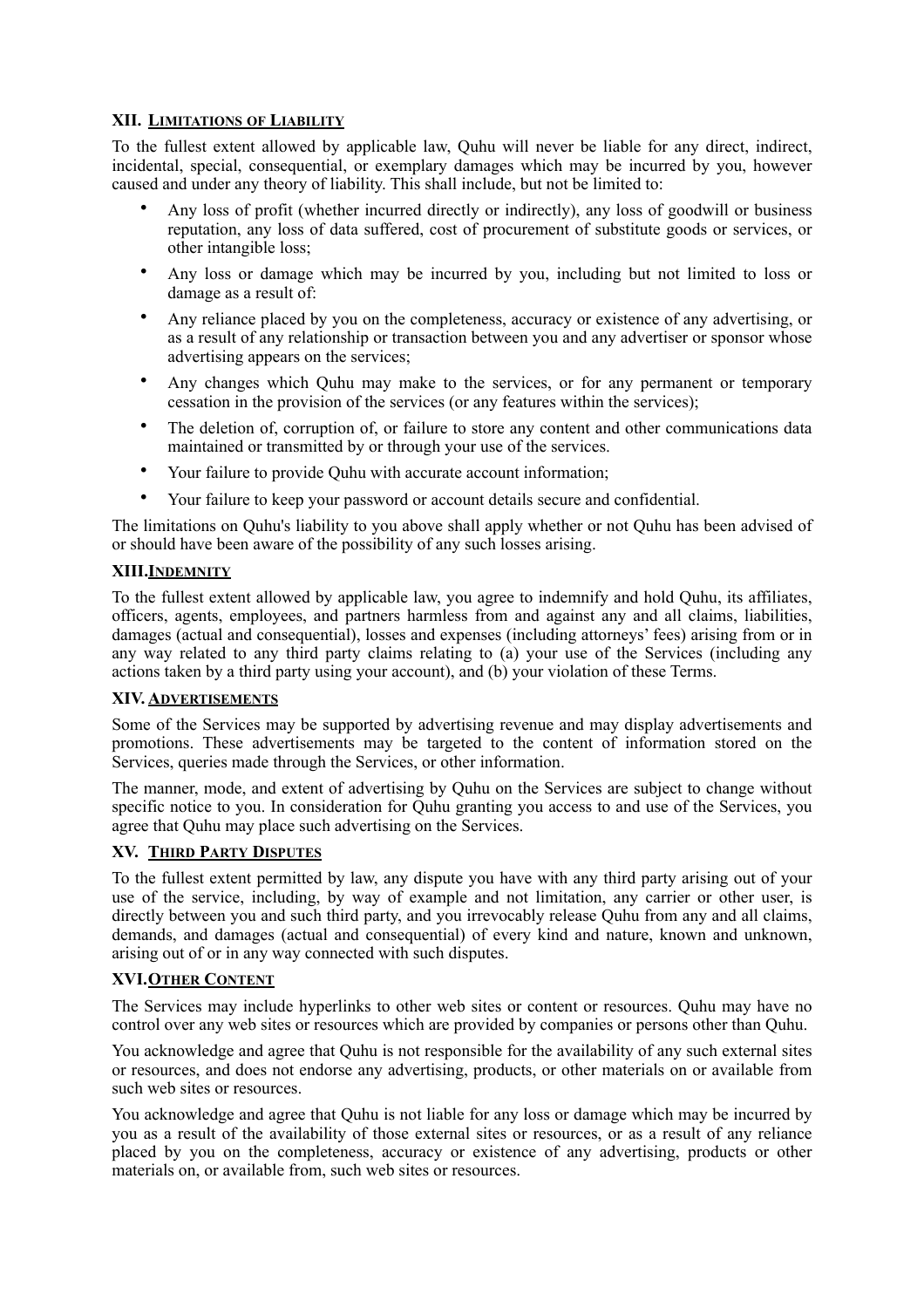### **XVII.ARBITRATION**

**Please read the following arbitration agreement carefully because it requires you to arbitrate certain disputes and claims with Quhu and limits the manner in which you can seek relief from us.** Both you and Quhu acknowledge and agree that for the purposes of any dispute arising out of or relating to the subject matter of these Terms, Quhu's officers, directors, employees and independent contractors ("Personnel") are third party beneficiaries of these Terms, and that upon your acceptance of these Terms, Personnel will have the right (and will be deemed to have accepted the right) to enforce these Terms against you as the third party beneficiary hereof.

### **Governing Law and Jurisdiction**

These Terms are governed by and shall be construed in accordance with the laws of the India. Further, you and Quhu agree to the jurisdiction of the courts located in India, to resolve any dispute, claim, or controversy that relates to or arises in connection with these Terms or Quhu service that is not subject to mandatory arbitration under the Arbitration Agreement below, and waive any jurisdictional, venue or inconvenient forum objections to such courts.

### **ARBITRATION AGREEMENT**

This Arbitration Agreement section sets forth the terms and conditions pursuant to which disputes, claims and controversies between you and Quhu will be resolved through arbitration ("Arbitration Agreement").

### **Dispute resolution and arbitration**

You and Quhu agree that any dispute, claim, or controversy between you and Quhu arising in connection with or relating in any way to these Terms or to your relationship with Quhu as a user of the Quhu Service (whether based in contract, tort, statute, fraud, misrepresentation, or any other legal theory, and whether the claims arise during or after the termination of these Terms) will be determined by mandatory binding individual (not class) arbitration. You and Quhu further agree that the arbitrator shall have the exclusive power to rule on his or her own jurisdiction, including any objections with respect to the existence, scope or validity of the Arbitration Agreement or to the arbitrability of any claim or counterclaim. The arbitrator must follow these Terms and can award the same damages and relief as a court (including attorney fees and costs only where allowable under applicable law), except that the arbitrator may not award any relief, including declaratory or injunctive relief, benefiting anyone but the parties to the arbitration. This arbitration provision will survive termination of these Terms.

The Arbitrator shall be a sole arbitrator appointed by Quhu and the seat and venue of arbitration shall be New Delhi, India.

### **Exceptions**

You and Quhu both agree that nothing in this Arbitration Agreement will be deemed to waive, preclude, or otherwise limit either of our rights, at any time, to bring an individual action in a court of law, in accordance with the jurisdiction and venue described in the Dispute Resolution and Arbitration section above, seeking (a) only temporary or preliminary individualized injunctive relief, pending a final ruling from the arbitrator or (b) public injunctive relief, pending a ruling on the substance of such claim from the arbitrator. In addition, this Arbitration Agreement does not stop you or us from bringing issues to the attention of federal, state, or local agencies. Such agencies can, if the law allows, seek relief against us on your behalf (or vice versa).

### **No class Or representative proceedings; class action waiver**

YOU AND OUHU AGREE THAT EACH MAY BRING CLAIMS AGAINST THE OTHER ONLY IN YOUR OR ITS INDIVIDUAL CAPACITY AND NOT AS A PLAINTIFF OR CLASS MEMBER IN ANY PURPORTED CLASS OR REPRESENTATIVE ACTION. Unless both you and Quhu agree, no arbitrator or judge may consolidate more than one person's claims or otherwise preside over any form of a representative or class proceeding. The arbitrator may award injunctive relief only in favor of the individual party seeking relief and only to the extent necessary to provide relief warranted by that party's individual claim. If a court decides that applicable law precludes enforcement of any of this paragraph's limitations as to a particular claim for relief, then that claim (and only that claim) must be severed from the arbitration and may be brought in court.